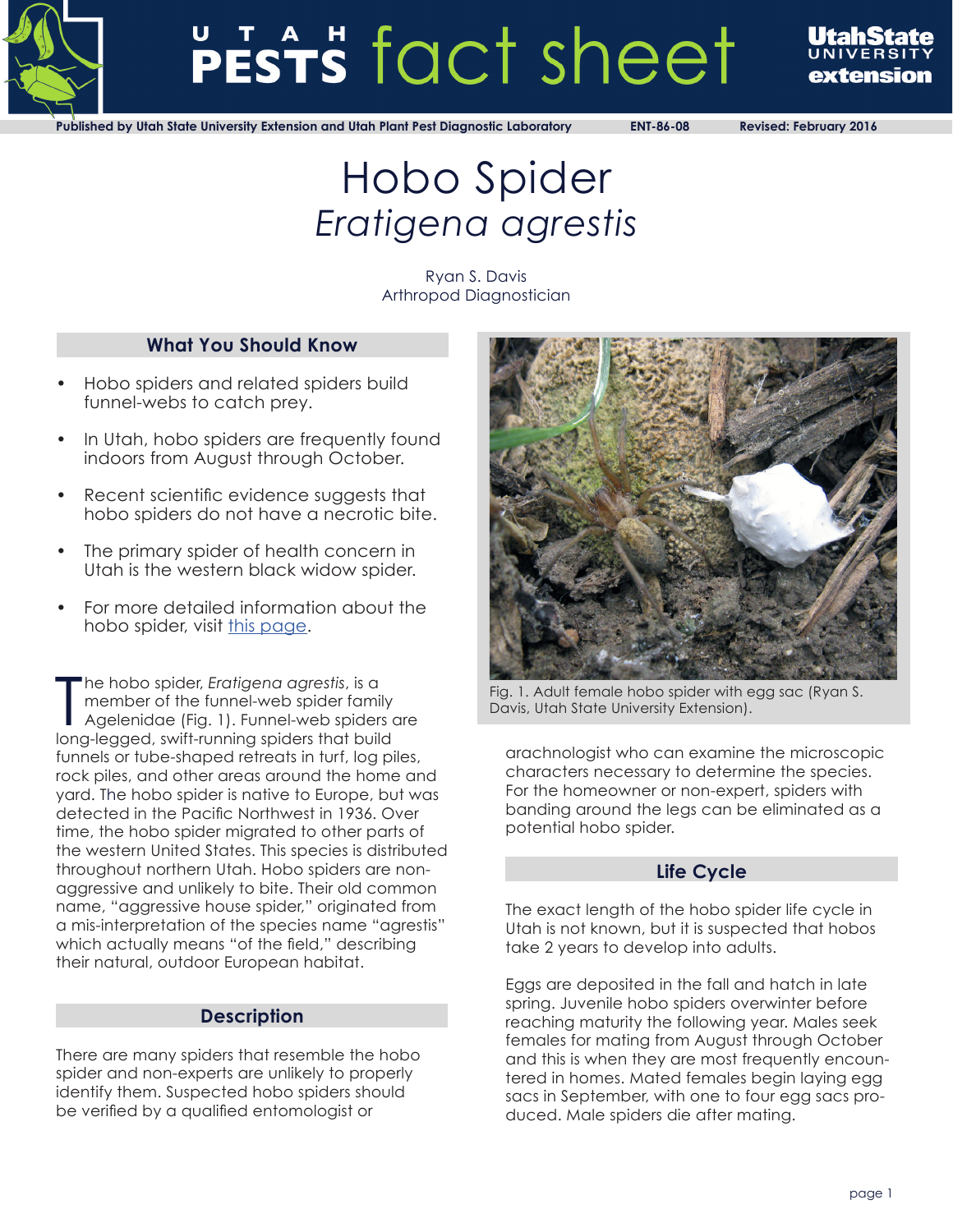## **Habitat**

Hobo spiders prefer habitats that have holes, cracks, or recesses. Although some have been observed a few feet above floor level, most are seen running about on the floor or in webs close to the ground or vegetation.

Common outdoor habitats include rock retaining walls, landscape rocks, cracks in soil or concrete, vegetation, near and around foundations, window wells, irrigation boxes, stacks of lumber, firewood, and bricks. Indoors, the hobo spider is typically found running across the floor or near floor level. Individuals do not climb up vertical surfaces very well, although they will sometimes be found in tubs and sinks. These spiders are seeking moisture and, once getting into the tub or sink, cannot easily crawl back out. Wandering males and females may occasionally become trapped in clothing/ laundry, bedding, shoes, children's toys, or other objects on the floor.

# **Medical Significance**

Recent scientific evidence suggests that the hobo spider is not a human health threat and does not have a necrotic bite. The evidence *against* hobo spiders having a necrotic bite is listed below. If you suspect you have been bitten by a hobo spider, or any spider, insect, etc., the area should be carefully monitored as bacterial infection could occur after any skin puncture. Treatment decisions should be left to the discretion of your physician, dermatologist, or other medical expert. If you see the spider that bit you, please collect that specific spider and have it identified by a professional. The presence of hobos in the home does not implicate that spider, especially considering majority of homes in northern Utah have hobo spiders present at some time of the year.

- Darwin Vest (1987) showed preliminary evidence that hobo spider bites caused necrotic lesions in four New Zealand white rabbits. In the same study five rabbits did not develop lesions. Vest's sample size is too low to draw definitive conclusions from. Results from this study have not been successfully replicated.
- Results from studies conducted on rabbits cannot be directly extrapolated to humans.
- People living in states where hobo spiders have not been documented have been misdiagnosed by physicians as having bites from hobo spiders (Vetter et al. 2003).
- Hobo spiders occurring in Europe have bitten humans without adverse effects (Preston-Mafham 1984).
- An analysis of hobo venom between hobo spiders from the United Kingdom and the U.S. showed no significant differences in venom composition; results are in conflict with the idea that US hobo venom is different than U.K. hobo venom (Binford 2001).
- Reports of "spider bites" are greatly influenced by the fact that most people fear spiders and because of this fear most unknown bites are blamed on spiders (Anderson 1982).
- There is a severe lack of *confirmed* hobo spider bites despite large domiciliary populations in northern Utah.
- Russell and Gertsch (1983) examined 600 suspected spider bites, and found that 80% were caused by arthropods other than spiders or by other diseased states.
- There are many medical conditions which can manifest as necrotic lesions or skin ulcers, including bacterial, viral and fungal infections, drug reactions, diseases such as diabetes, or other arthropod bites and more (Vetter 2004).

# **Hobo Spider Management**

Most homes in northern Utah will have at least one hobo spider throughout the year. Hobo spiders, like other spiders, should be considered beneficial, but sometimes their presence is unwanted. Spiders in and around the home can be minimized using a combination of all or some of following techniques.

#### *Exclusion*

- Replace door sweeps on all outside doors (probably the single most important thing you can do for hobo spider control). The sweep must come in complete contact with the ground surface and both sides of the doorway. Even a very tiny gap between the sweep and threshold/ground is enough space for spiders and other pests to enter the home.
- Seal all foundation cracks and crevices leading into the home with silicon caulking or appropriate sealant.
- Install weather stripping around doors and windows, especially all doors leading to the outside. This includes the garage door.
- Keep window screens in good repair.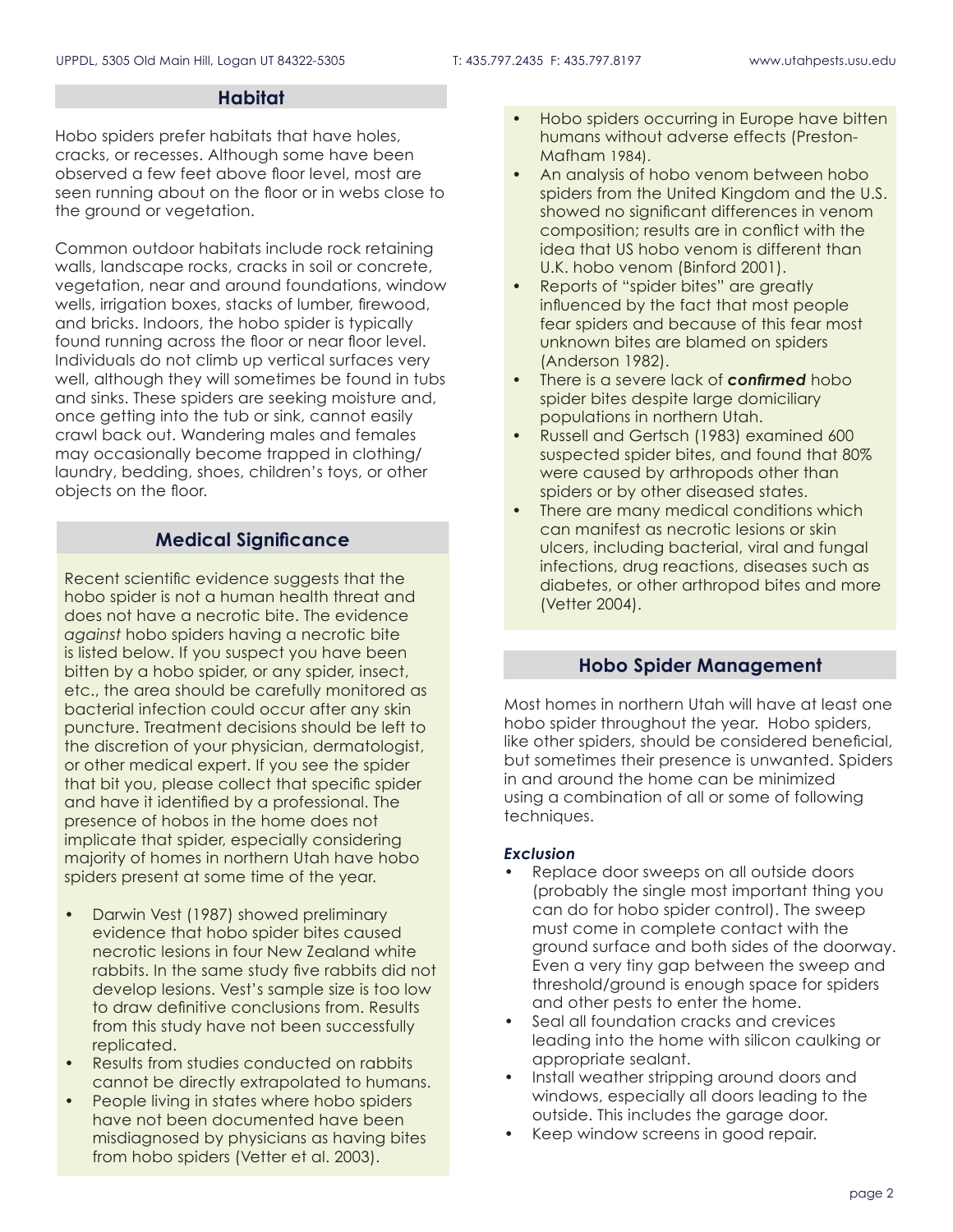#### *Cleaning and habitat modification*

- Vacuum regularly. Spiders often come inside to find mates, but they stay inside because they can find food (other insects). By vacuuming regularly and implementing the exclusion techniques mentioned in points 1-3, you can minimize insects (spider food) in the house and keep spider populations down naturally.
- Spiders, webs and egg sacs can also be sucked up (hobo egg sacs are typically found outside).

#### *Minimize clutter*

- Spiders love secluded places to hide and lay egg sacs. If you have a lot of boxes or stuff lying around the home, especially in the basement, garage, or other storage areas, those are perfect places for spiders to hide and lay eggs.
- Outside the home, woodpiles, rock borders, lawn ornaments, etc., can all provide suitable places for hobos to hide and to lay egg sacs.
- Simplify the environment by putting items in sealable storage bins, moving rock and log piles away from the home, etc.

#### *Change exterior lighting*

Insects are attracted to "normal" exterior lights at night. The increase in insects (spider food) will also attract an increased number of spiders looking for food. To minimize the number of insects attracted to the house, replace the regular light bulbs with sodium vapor lights (or yellow bulbs) which are less attractive to insects.

#### *Monitor/trap*

• Sticky traps. The standard sticky traps you purchase at the lawn and garden shop placed



Fig. 2. Typical web form of a funnel web spider. (Image courtesy of T&J Enterprises (http://www.tandjenterprises. com/spiders.htm).



Fig. 3. Adult male hobo spider (Ryan S. Davis, Utah State University Extension).

around the baseboards of the home will tell you which spiders are present (if they are ground dwelling spiders), and can capture hobos. Traps can be discarded and new ones set out as they become full.

- Traps can also tell you where spider or insect "hot-spots" may be in the home, or give you information as to where the spiders may be entering the home. Control efforts can then be concentrated in those areas.
- Traps should be folded and placed firmly against the baseboards where children and pets cannot access them.
- During "hobo season" consider placing one or two traps in every room, and on either side of the bed against the baseboards to increase trapping/control.

#### *Chemical*

- In secluded areas, crawl spaces, cracks and crevices, or wall voids (areas where people won't come in contact with chemicals), a pyrethroid/silicate dust formulation can provide some control.
- Liquid or dust insecticides may be applied directly to webs (of any spider).
- Non-residual aerosol sprays can be used to directly spray spiders; spiders not directly contacted with this treatment will not die.
- If an exterior perimeter treatment is desired, insecticide sprays are best timed for when hobo egg sacs are hatching, usually from mid May to